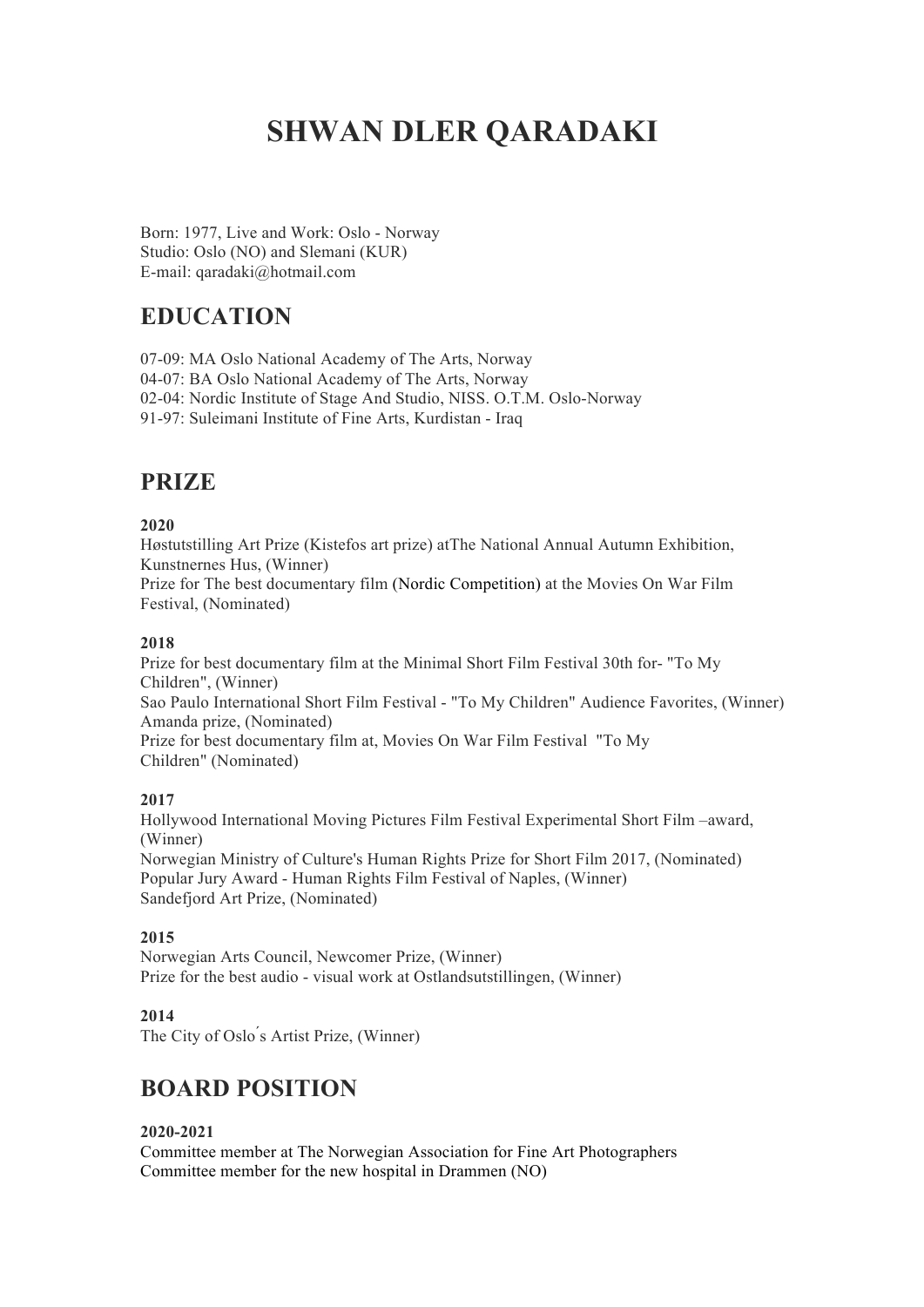Deputy - Jury member - Fond For Lyd og Bilde - Arts Council, Norway Board member at TRAFO Kunsthall, (NO) Board member at KARP, (TO-NO) Admission Committee, Oslo National Academy of The Arts

### **2019**

Admission Committee, Oslo National Academy of The Arts Guest teacher, Oslo National Academy of The Arts Deputy board member at Oslo Kunstforening (Art Association)

#### **2017-2019**

Jury member – Arts Council, Norway

#### **2015**

Jury member - (BKH, Visual Artists' Assistance Fund) - Oslo National Academy of The Arts

#### **2013**

National Jury Member - The National Annual Autumn Exhibition, Kunstnernes Hus Fineartsprice committee member, nominating committee, The National Annual Autumn Exhibition, Kunstnernes Hus

#### **2012**

National Jury Member - The National Annual Autumn Exhibition, Kunstnernes Hus Fineartsprice committee member, nominating committee, The National Annual Autumn Exhibition, Kunstnernes Hus

#### **2011**

Jury member for Ungdommens kulturmønstrings (Youth Culture Pattern/UKM), Skien (NO)

# **SOLO EXHIBITIONS**

# **2022**

Kunstplass for Contemporary Art, Oslo (NO)

# **2021**

*Halo of Shame*, Kunstplass for Contemporary Art, Oslo (NO) Ullinsvin Gallery, (NO)

#### **2020**

*The Tattooed Sun* - Movie premiere at Cinemateket, Oslo (NO)

#### **2019**

Norsk Sakprosafestival (The Norwegian Non-Fiction festival) Festival Artist, Oslo (NO) *The Golden Wish*, Oslo Museum (IKM) (NO) *As I Remember Them*, Small projects, Tromsø (NO) *To My Children,* Oslo première, Vega Scene (NO)

#### **2017**

*Mother*, Kunstnerens Hus (Artist House), Oslo (NO) *To My Children*, Klingenberg Cinema, Oslo (NO)

# **2016**

*Qaradaki As Prime Minister*, Festspillene I Nord-Norge (Gallery North-Norway), Harstad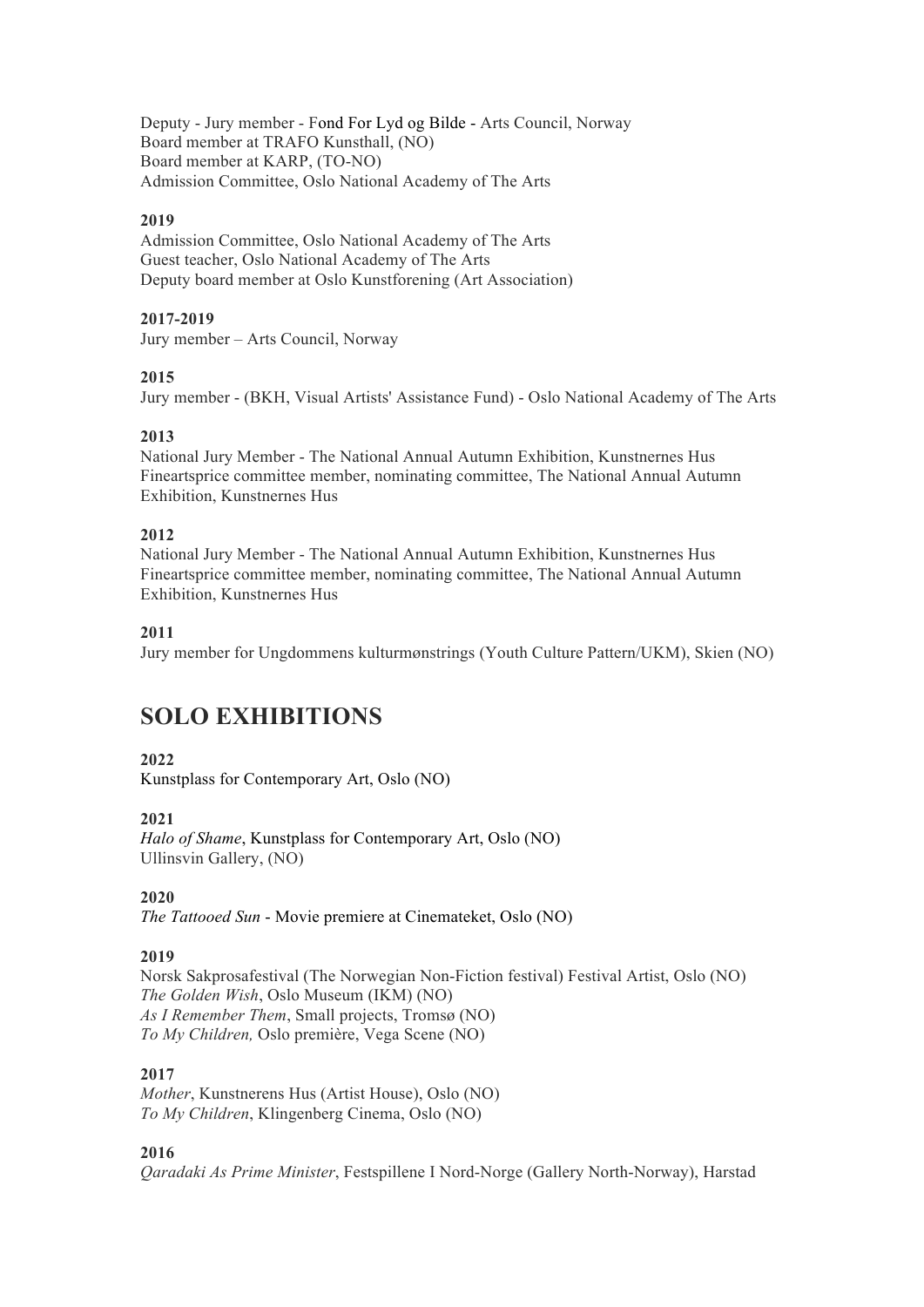#### (NO)

*On The Point of Being*, Konsthallen in Luleå, Luleå (SWE) *Butterfly Hotel*, gallery BOA (Billedkunstnerne i Oslo og Akershus) (NO) *To My Children*, Bjornson Festival - More and Romsdal Art Center (NO) *To my children,* House of Foundation, Moss (NO)

#### **2015**

*To my children*, Kunstnerforbundet, Oslo (NO) *Salte Kyss I, II and III*, Gjenreisningsmuseum, Hammerfest (NO) *Mitt Tak er Ditt Gulv*, Kulturhuset i Hamar, Hamar (NO)

#### **2014**

*You talking to me? OK, I'm going to paint your things*, Gallery LNM, Oslo (NO) *Salte Kyss*, Steinkjær Kunstforening, Steinkjær (NO)

#### **2013**

*Once Upon a Time In The West*, Red Security Museum (Amna Soraka) Suleimani, Kurdistan  $(IO)$ *Unfinished Memories*, Art Museum - North Trondlag, Namsos (NO) *Salte Kyss* I, II and III, Spriten Kunsthall, Skien (NO)

#### **2012**

*Zorbas Dance In Sniperorp gate 27*, Red Security Museum (Amna Soraka) Suleimani, Kurdistan (IQ) *Salte Kyss,* Stavanger Kunstforening, Stavanger (NO) *Salte Kyss* I, II and III, Akershus Kunstnersenter, Lillestrom (NO) *Zorbas Dance In Sniperorp gate 27*, Tegneforbundet, Oslo (NO)

#### **2011**

*Salte Kyss II*, Telemark Kunstnersenter, Skien (NO)

#### **2010**

*Salte Kyss I*, Oslo Museum, gallery IKM, Oslo (NO) *Salte Kyss I,* Telemark Kunstnersenter, Skien (NO)

# **SELECTED GROUP EXHIBITIONS**

#### **2021**

"The Golden Wish" in support of Human Right Watch New York (US) "The Golden Wish" at Rencontres Internationales Paris/Berlin, Paris (FR) Norwegian Sculpture Triennial, Oslo (NO) *Jeg Kaller Det Kunst,* The National Museum (NO) Tromsø International Film Festival (TIFF) in collaboration with The National Museum (NO) Terminal B gallery, Kirkenes )NO)

# **2020**

Høstutstillingen, Kunstnerens Hus, Oslo (NO) *The Tattooed Sun* -17th Barcelona Film and Human Rights Festival, (SP) Høstlys Art Festival, Oslo (NO) *The Tattooed Sun,* Nordic/Docs, Fredrikstad (NO) *The Tattooed Sun* - Live at Heart Film, Orebro (SE) *Sharp As A Knife* - The National Museum (NO) *The Tattooed Sun* at 32 Girona Film Festival GFF, Catalonia (SP)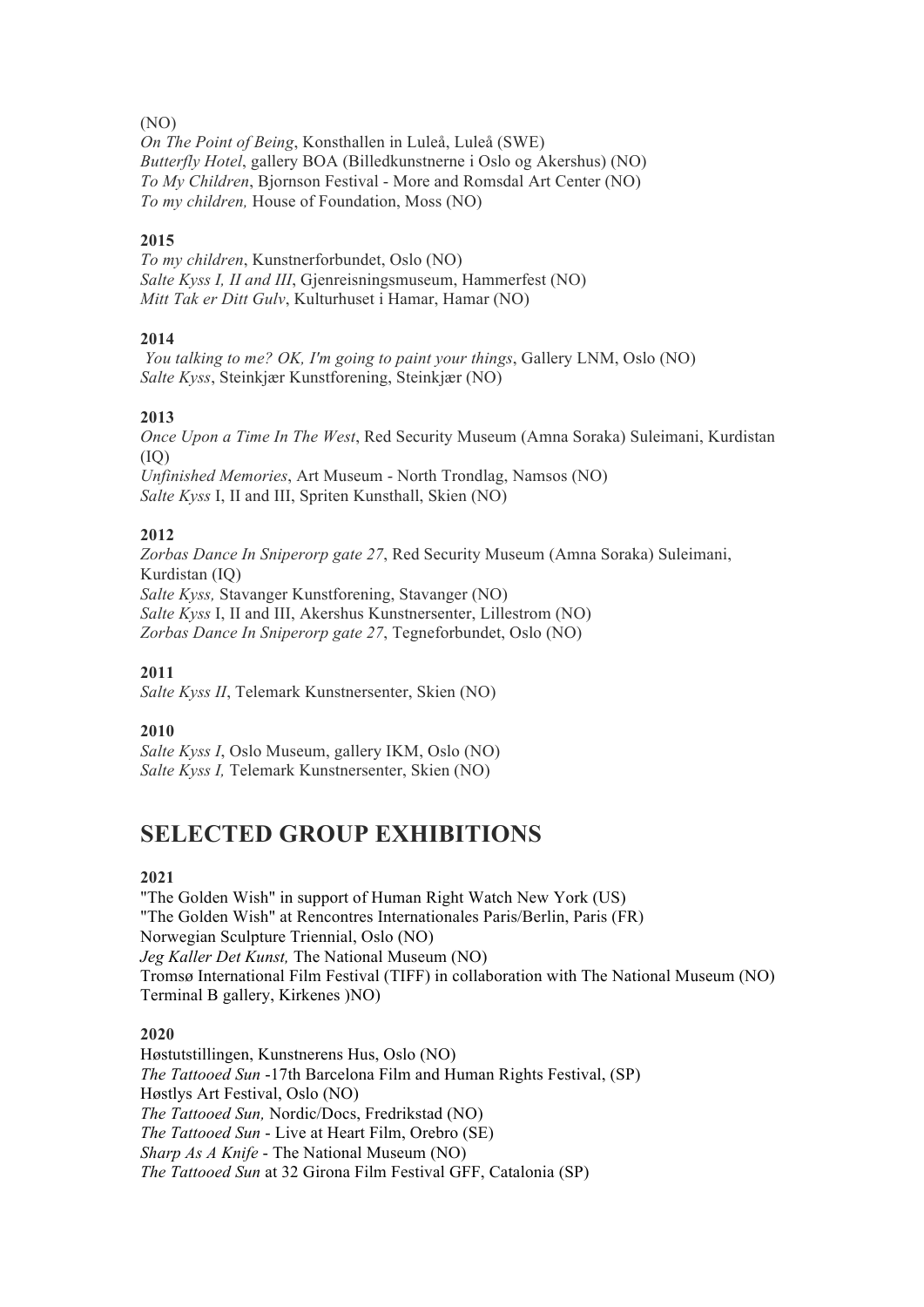*SNART KRISTIANDSAND* at Kristiansand Kunsthall (NO) *The Tattooed Sun* at Tirana International Film Festival (AL) "Do as Old Masters Do?" Terminal B, Kirknes (NO) *The Tattooed Sun* at Giona Film Festival (SP) *To My Children* Gallery Heike Arendt, Berlin, (GR) *Inquiries of the Social Commons,* at Spriten Kunsthall, Skien (NO) Human Rights Film Festival of Barcelona at Miami Dade College Koubek, (US) *BONANZAZA* - Akershus Artcenter (NO) *Og Lenge Gikk Vi Uten Lys,* Kristiansand Kunsthall (NO) Østlandsutstillingen, Hedmark Art Center, Hamar (NO)

#### **2019**

Tegnetriennalen, Kunstnerens Hus, Kurated by Helga-Marie Nordby, Oslo (NO) Animation contest of 6th Firenze FilmCorti Festival, Firenze (IT) Jelly Film Festival, North Hollywood, California (US) *To My Children* at GUIDE DOC, https://guidedoc.tv Grusomhetens Teater, illustrations for *RAKEL 2018,* with Kritisn Norderval & Gro Siri Ognøy, Oslo (NO) HUMAN International Documentary Film Festival, Oslo (NO) *Truth is Flexible* Akershus Kunstnersenter (NO) DUMBO Film Festival (NY) "Karnevalet", Intercultural art project in public spaces, Oslo (NO) *To My Children* at Clermont Ferrand International Short Film Festival, (FR)

#### **2018**

29th Sao Paulo International Short Film Festival (BR) Astrup Fearnley Museet, *Christmas tree*, curated by Ann Iren Buan (NO) Europanorma-Oslo International Short Film Festival (NO) Movies On War Film Festival, Elverum (NO) the 3rd Golden Tree International Documentary Film Festival (GER) *Push and Pull*, Gallery Mjøsvågen – Osterøy (NO) Statens Høstutstilling. Kunstnernes Hus. Oslo (NO) Nordic Film Days, Slovenia, Lebanon, Croatia, Armenia, Georgia, Germany, Morocco, Palestine, Cyprus, Norway, Sweden, Finland etc. Gotenberg International Film festival (SWE) Huesca International Film Festival (SP) Kunstnerens Hus, *Det Felles Eide,* Oslo Councils art collection, Oslo (NO) Human Rights Film Festival of Barcelona (SP) Athens International Film and Video Festival, (Ohio, USA.) Minimalen 30th Short Film Festival, Trondheim (NO) Tenthaus, *Spring Depot*, Oslo (NO) Umeå university, Umeå (SE)

# **2017**

Pori Film Festival (FIN) Festival Del Cinema dei Diritti Umani di Napoli, (IT) *Radio Kamina*, Lomé, curated by Samuel Olou (Togo) Sandefjord Kunstforening, Nominating - Exhibition for Sandefjord Art Award (NO) *Retrospektiv med perspektiv*, Leksands Kulturhus (SWE) Stiftmuseum, Maribo (DEN) Lys Over Lolland International Art festival, withe Mikkel McAlinden, Ole Lislerud, Mariann Heyerdahl and Anita H. H. (DEN) *Transition ll,* Meken Konsthall, Smedjebacken (SWE) Gallery Heike Arndt, Berlin (GER)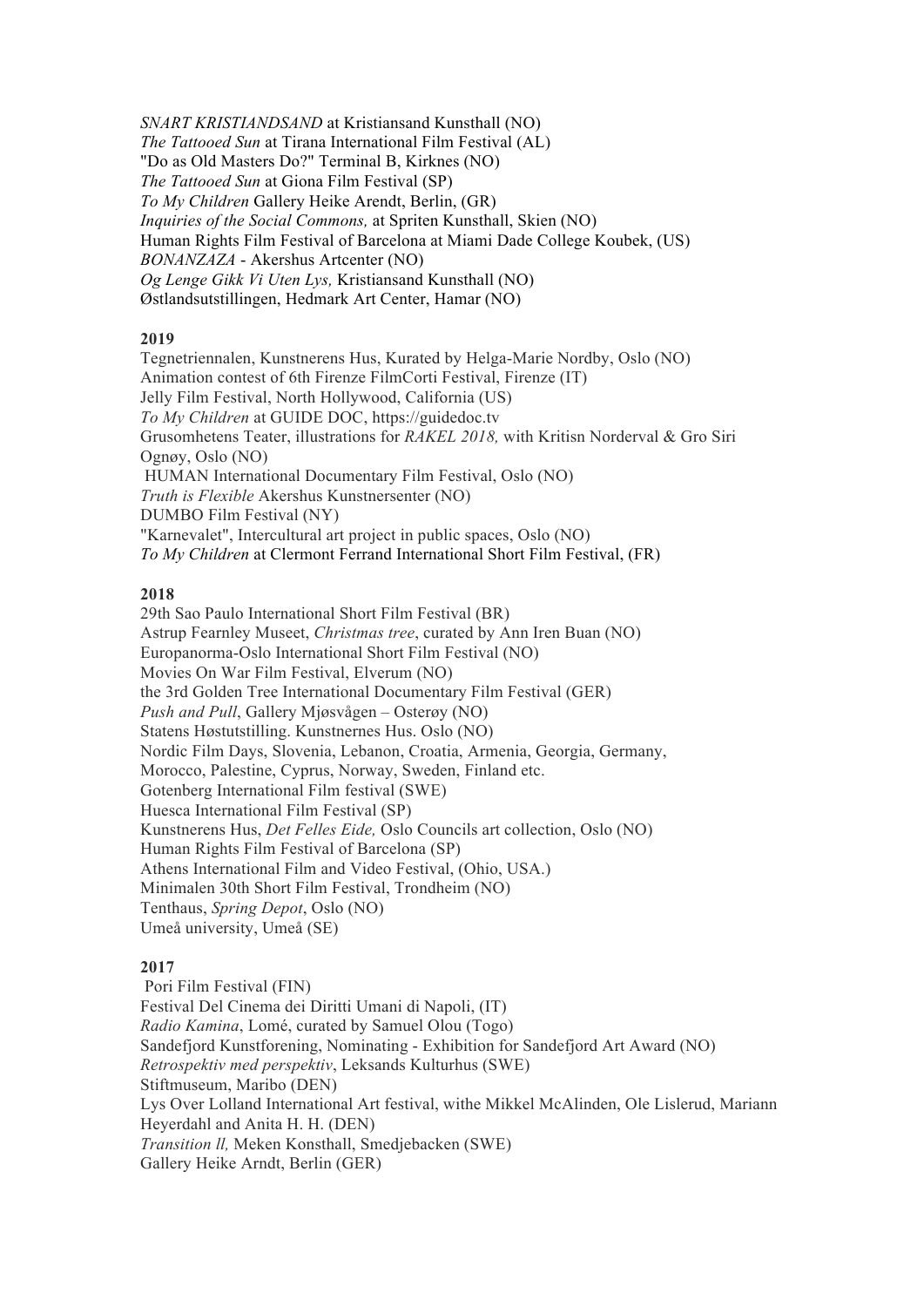# **2016**

10th Arte Laguna Prize/ International Art Contest, Arsenale - Venece (IT) Kungsbacka Konsthall, Hem ljuva hem? Kungsbacka (SWE)

LEKSANDS KULTURHUS, Transition: Movements / moving man / changing human landscape, Leksands (SWE)

Akershus Artsenter, The Big Draw, in cooperation with Oslo National Academy, Lillestrøm (NO)

KAPITTEL, International Festival of Literature And Freedom of Expression, Stavanger (NO) Tromsø International Film Festival (TIFF) Tromsø (NO)

Book project "Avstand" in cooperation with Mette Karlsvik, Spriten Kunsthall, Skien (NO) Unknown Numbers with Johannes Høie at Nobel Peace Centre, Oslo (NO)

# **2015**

Kunstnerrnes Hus, Krigens skygge. Politisk kunst i Norge 1914-2014, curated by Kari J. Branzæg, Oslo (NO)

Statens Høstutstilling. Kunstnernes Hus. Oslo, Norway

Tent Haus, Human Condition with Behjat Omar Abullah, Oslo (NO) Ostlandsutstillingen, Oslo, (NO) Kiel, (GER)

Mollebyen literature festival, Moss (NO)

Human Right Human Wrong festival at Gallery Kunstplass 10, with Johannes Høie and Andrea Lange, Oslo (NO)

# **2014**

NO - A NON-PROFIT Gallery, New York (USA) Typical Norwegian, Spriten Kunsthall, Skien (NO) Ostlandsutstillingen, Kunstbanken Hamar (NO) *Likehet Ingen Garanti* at Grorud T-bane, with: Johannes Høie, Esther Maria Bjorneboe and Behjat Omar Abdulla, . Oslo (NO) Human Rights Human Wrongs festival, Kunstplass 5, Oslo (NO) State Of The State, BOA, Oslo (NO) All King, No Kingdom Spriten Kunsthall, Skien (NO) Oslo Open, Oslo (NO)

# **2013**

Sculpture Biennale, Vigeland Museum, Oslo (NO) Cinemateket, Entry Denied, Bergen (NO)

# **2012**

NO - A NON-PROFIT Gallery, New York (USA) Trondelag Centre for Contemporary Art, Trondheim (NO) Sorlandsutstillingen, (NO) Podia Paardekoper. In Den bosch, Tilburg (NE)

# **2011**

Gallery BOA, Tapte Baller, w/ Lars Sandaas, Oslo (NO) Scope International Film festival, www.festivalscope.com FONLAD Digital Arts Festival, Coimbra, (Portugal) Cologne OFF 2011 Baltic Sea, Szczecin, (Poland) Polish Film Festival - Norwegia Fest, Krytyka Polityczna (Political Critique) Gdansk- (Poland) Skien Kunstforening, Peformance- *For What It's Worth*, w/ Tone Berg Størseth, Skien (NO) Be Patient (Art in public space) Herkules Center, Skien (NO) Goethe Institute Kiev (Ukraina) Ostlandsutstillingen (NO) Sorlandsutstillingen (NO)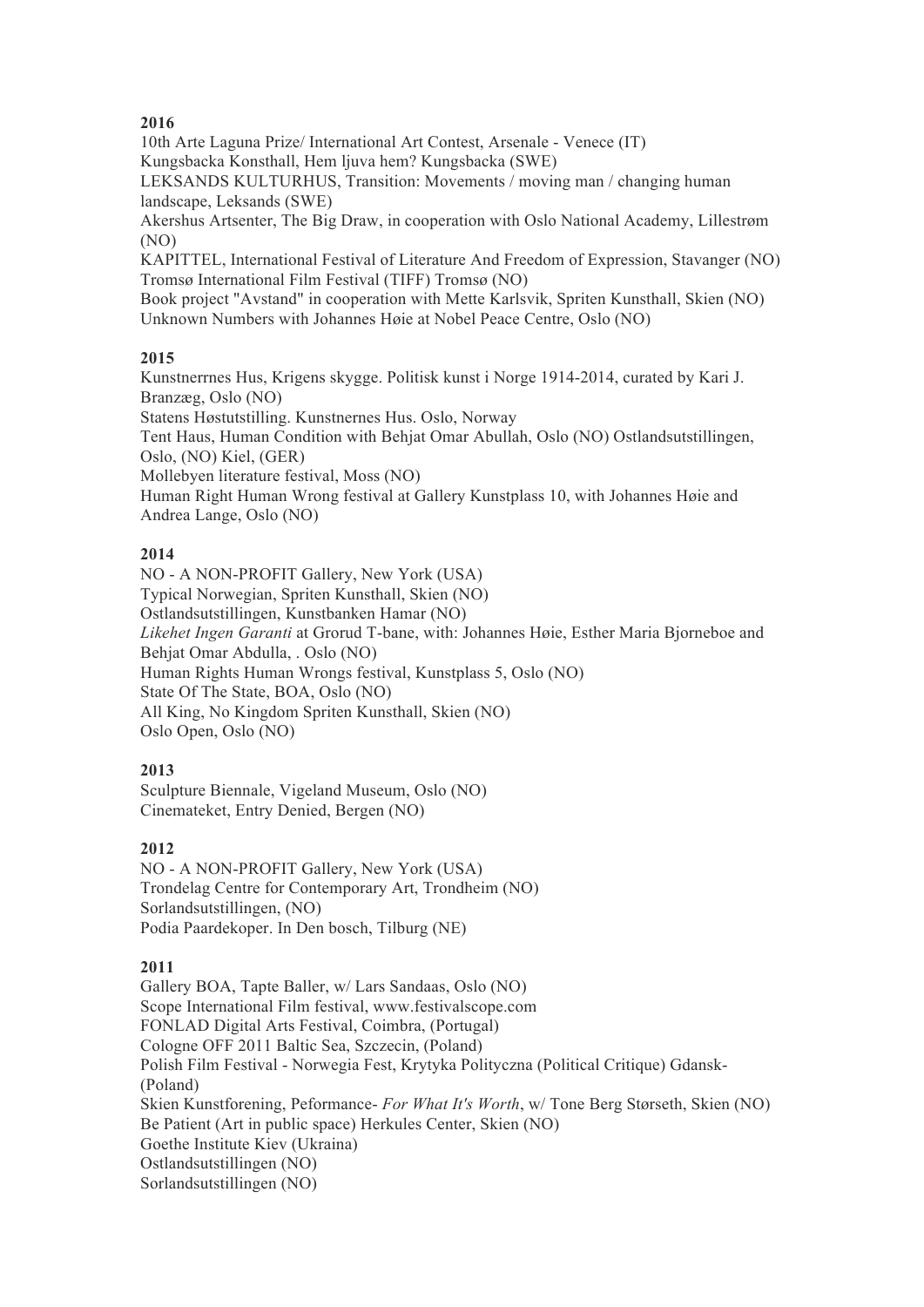#### **2010**

Tegnebiennale (drawing biennial), Momentumhallen, Moss (NO) International Video-Art Festival (Oslo Screen Festival) Cinemateket, Oslo (NO) FIFVC Festival, Beirut (Libanon) Visual Container TV (Romania) Örebro Video Art Festival (SE) Delhi International Arts Festival (India) Tegneforbundet, Oslo (NO) The Nomadic Video Library project, Brussell (Belgia) Videochannel Cologne, Köln (Tyskland) Ostlandsutstillingen, Ostfold Art Centre, Fredrikstad (NO)

#### **2009**

Johan Berggren Gallery, Malmö (SE) *Consumption and Eternity*, Oslo S, Oslo Open 2009, Oslo (NO) Transactions (part 2) Moss, (NO) House of Foundation, Moss (NO) Bohemian Consumer, Gallery Gago, Oslo (NO) The Living Dead Walked again, Podium, Oslo (NO) *Brod for kunsten*, Gallery BOA, Oslo (NO) Graduation Exhibition, Gallery 0047, Oslo (NO) International Peace Research Institute, (PRIO) Oslo (NO) Paper City, Skien (NO) Kunstnersenteret i Buskerud, Drammen (NO)

# **COLLECTIONS**

#### **2010 - 2021**

Oslo municipality's art collection (NO) Oslo Museum art collection (NO) Piero Atchugarry, Fundacion Pablo Atchugarry, Uruguay (UR) Buskerud Kunstnersenter (Buskerud Art Centre), Drammen (NO) Kristiansand kommune (Kristiansand municipality) (NO) Oslo municipality's art collection (NO) Art museum North-Trondelag (NO) Namsos Kunstforening (NO) Mandal kommune (Mandal municipality), Mandal (NO) Mandal Kunstforening, Mandal (NO) Kunstnersenteret i Buskerud, Drammen (NO) Vestfossen Kunstlaboratorium, Vestfossen (NO)

# **BOOKS AND ILLUSTATIONS**

**2021** Norwegian Red Cross report 2021 (Illistrator) **2021** Sarin (Author and illustrator) **2020** *Adventsstjernen* (illustrator) with author Simon Stranger *Forbindelser* (illustrator) in collaboration with with Deichman library **2017**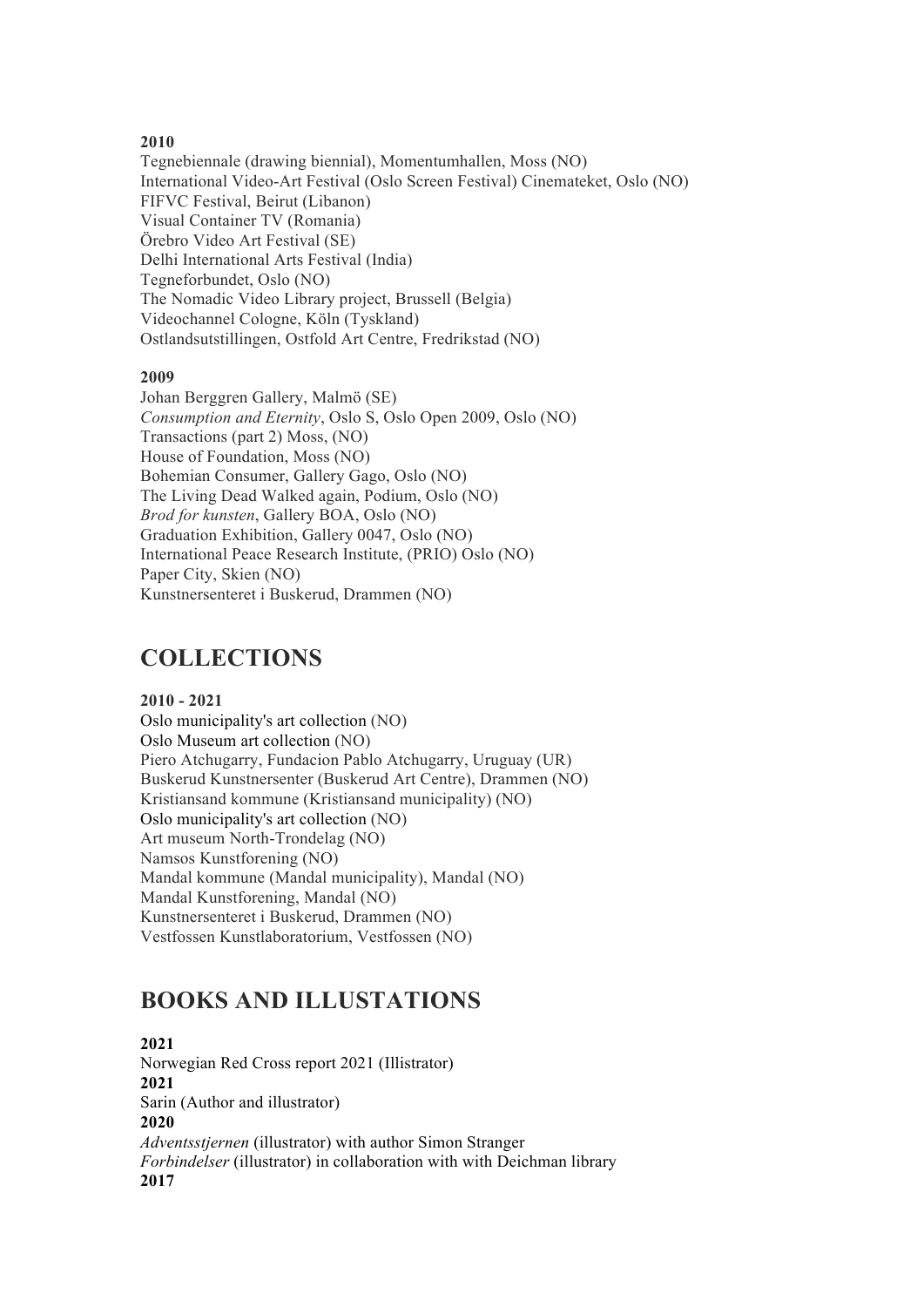*Avstand* in collaboration with author Mette Karlsvik

# **GRANTS AND SCHOLARSHIP**

# **2018**

Norwegian Government Scholarship for established artists, 5-year Billedkunstnerens Vederlagesfond - Projectsupport Frittord Arts Council - Projectsupport Ingrid Lindback Langaards Stiftelse Association of Art Centers in Norway

#### **2016**

Norwegian Film Institute, in cooperation with Kulturbyrået Mesén - 2016 Billedkunstnerens Vederlagsfond 2-years Billedkunstnerens Vederlagesfond - Projectsupport Frittord Arts Council - Utstillingsstipend

#### **2015**

Arts Council – Projectsupport Frittord Billedkunstnerens Vederlagesfond - Projectsupport Billedkunstnerens Vederlagsfond 1-year Billedkunstnerens Vederlagesfond - Projectsupport Arts Council - Projectsupport Oslo (NO) Norsk Illustration fund - Projectsupport

#### **2014**

Arts Council - Projectsupport Arts Council - Utstillingsstipend Ingrid Lindback Langaards Stiftelsen Frittord Billedkunstnerens Vederlagesfond - Projectsupport OCA (Office for Contemporary art - Norway) Billedkunstnerens Vederlagsfond 1-year

#### **2013**

Oslo Kommunes Kunst - og Kulturstipend, Diversestipend Ingrid Lindback Langaards Stiftelse Billedkunstnerens Vederlagsfond 1-year Namdal Artist Scholarship - 2013 OCA (Office for Contemporary art - Norway) Arts Council - Norway

#### **2012**

NBK, Billedkunstnerens Vederlagsfond

#### **2011**

Fritt ord, Salte Kyss III, I samarbeid med Kulturbyrådet Mesèn, Oslo Arts Concil Norway, Utstillingsstipend

#### **2010**

Norwegian Government Scholarship for younger/newly established artists, 2-year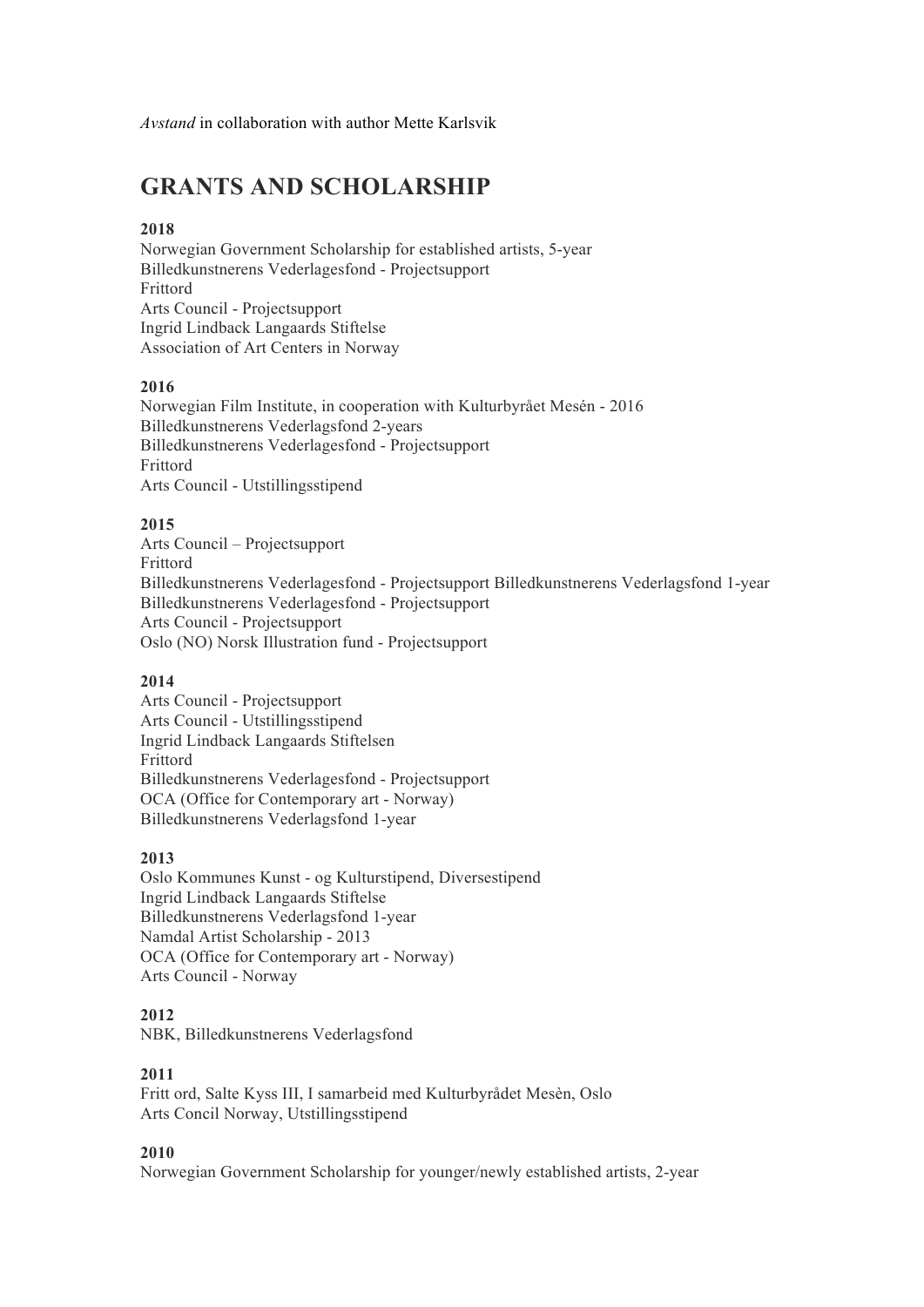Fond for Lyd og bilde (Fund for Sound and Pictures) Skien Artist Scholarship Arts Council Norway, (Exhibition support to artists in the establishment phase) Arts Council Norway, Hanging Gardens In cooperation with Kulturbyrået Mesén, Oslo Oslo Kommune, Hanging Gardens In cooperation with Kulturbyrået Mesén, Oslo

# **2009**

KORO (Art in Public Spaces)

# **2008**

Fond for Lyd og bilde (Fund for Sound and Pictures)

# **MEMBERSHIP**

NBK (Norwegian Visual Artist Association) Tegneforbundet BONO - Norwegian Visual Artists Copyright Society

# **COMMISSIONS**

Vika Indigo, in cooperation with Kulturbyrådet Mesen (NO) Polarsirklen high school, Mo I Rana (NO) Aquarama, Kristiansand (NO) Telemark Krisesenter, Skien (NO) Internasjonal Hus (International House), Stavanger (NO)

# **BIBLIOGRAPHY - PRESS**

2021: Å være eller ikkje vare (om Skulpturtriennalen, av Maria Horvei, Klassekampen: **https://klassekampen.no/utgave/2021-09-08/a-vare-eller-ikkjevare/XExf?fbclid=IwAR3pFlhsOe3L1RQh4am\_K8YEUylUYb678EMF2e4GTSpQguSS oaoYTPKXC5s** 2021: *Har kjent krigen på kroppen - viser det med kunst*, av Murad Abarkach, Sør-Varanger avis: **https://www.sva.no/2021/nyheter/har-kjent-krigen-pa-kroppen-viser-det-medkunst/**

2021: *Skjulte skatter på TIFF*, av Hilde Sørstrøm: https://kunstavisen.no/skjulte-skatter-patiff-2021

2021: *Vil Inspirere ungdom til å drive med kunst*, av Caroline Hammer, **www.groruddalen.no**

2021: *Kunst i Turbulente Tiden,* **www.aftenposten.no** : https://trap.no/uploads/10u.21.pdf

**2020:** *Alvor i Adventstida,* av Gerd Elin Stava Sandve, Dagsavisen: **https://www.dagsavisen.no/kultur/boker/alvor-i-adventstida-1.1802650 2020:** *Rørende og relevant,* Dagbladet, av Maja Torberg Djuve, 06.nov.20: **https://www.dagbladet.no/kultur/rorende-og-relevant/73028188 2020:** *Trygt og godt på årets Høstutstilling,* av Live Lundh, Vårtland: **https://www.vl.no/kultur/anmeldelse/trygt-og-godt-pa-arets-hostutstilling-1.1775457?paywall=true 2020:** *En lov og en lovnad,* Norskbilledkunstnere, **https://www.norskebilledkunstnere.no/billedkunst/aktuelt/e n-lov-og-en-lovnad/**

**2020:** *Priskop intervju av Oda Bhar,* **http://www.periskop.no/periskop-samtaler-hvaoverrasket-deg-mest-ved-kunsten/**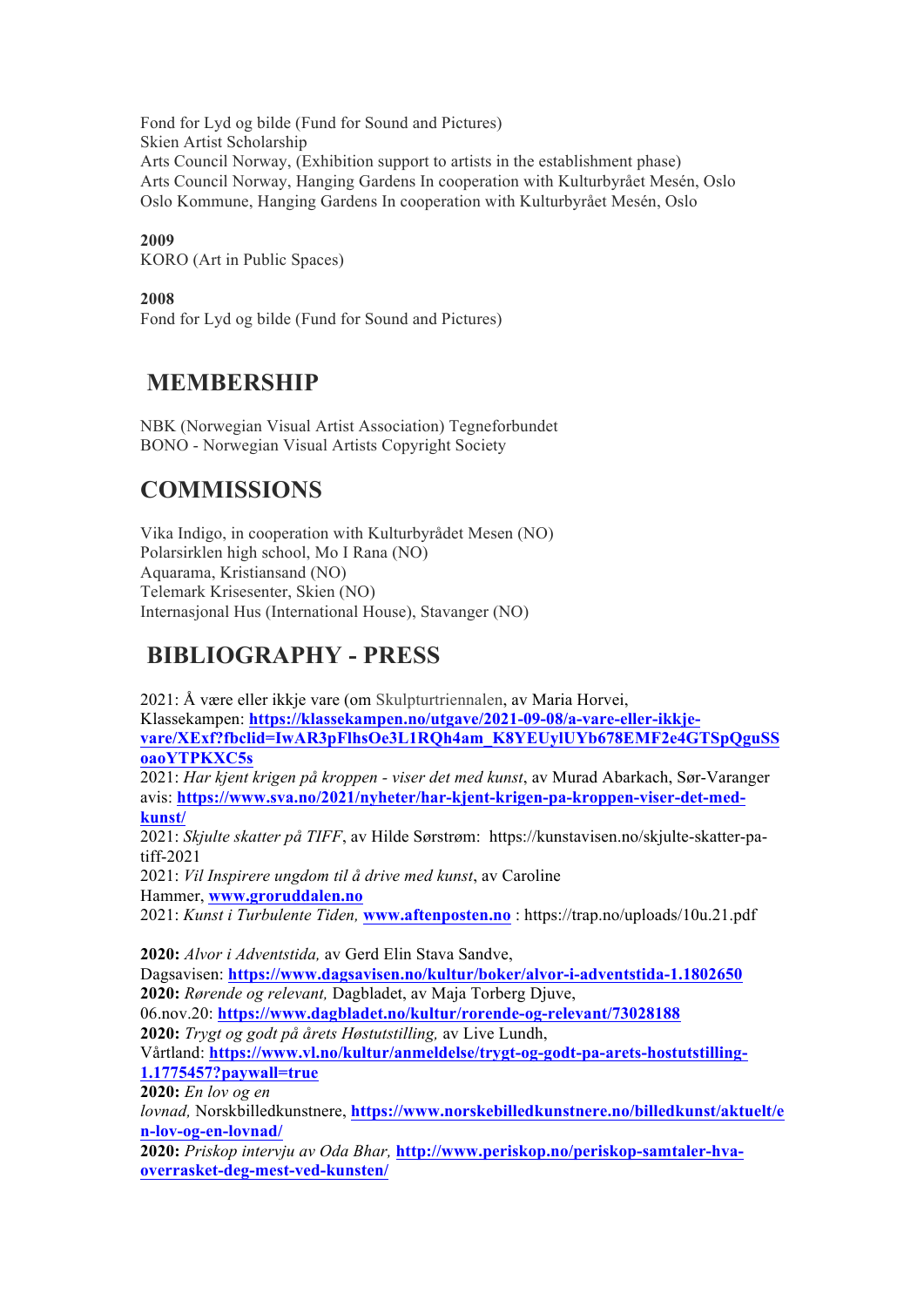**2020:** *Høstutstillingens Kistefos-pris til Shwan D. Q*. av Hilde

Mørch, **https://kunstavisen.no/hostutstillingens-kistefos-pris-til-shwan-dler-qaradaki 2020:** *Høstutstillingen er bra i år,* av Espen

Haugelig, **https://morgenbladet.no/kultur/2020/09/hostutstillingen-er-bra-i-ar**

2020: *Flyktning Smykker blir kunst,* Nrk radio – studio

2: **https://radio.nrk.no/podkast/studio\_2/sesong/202011/l\_91011dd9-8362-4b5d-811dd98362cb5dce**

**2020:** *Løfter opp et betent politisk tema til et kompleks og poetisk kunstverk,* Mynewsdesk: **https://www.mynewsdesk.com/no/norske-billedkunstnerenbk/pressreleases/shwan-dler-qaradaki-faar-pris-paa-hoestutstillingen-loefter-opp-etbetent-politisk-tema-til-et-komplekst-og-poetisk-kunstverk-3047363?fbclid=IwAR0VkGe7nFd-f6jGRaP7YfefcGAACachD1Evq08SVwx89-**

**qdahwFt3Xib2I**

**2019:** *Det beste fra kunståret,* av Tommy Olson, Klassekampen, lørsdag 28 des.19, side 19 **2019:** *Raushet er gull,* av Espen

Haugelig, **https://morgenbladet.no/kultur/2019/12/raushet-er-gull 2019:** *Året for Kunstdebatter,* av Lars Elton, Dagsavisen, mandag 30. Des. 2019, side 21

**2018:** *Kunst og Kommune,* av Odda Bhar, **https://morgenbladet.no/kultur/2018/04/kunstog-kommune**

**2018:** *Osterøy ungdommer med unikt kunstprosjekt,* av Maria Hellm Johnsen, Bygdanytt: **https://www.bygdanytt.no/kultur/i/ngxWAo/osteroey-ungdommer-medunikt-kunstprosjekt**

**2017:** *Historien som må fortelles,* av Lotte Konow Lund, **https://morgenbladet.no/kultur/2017/06/historien-som-ma-fortelles**

**2016:** *Asylministeren,* Harstad Tiende lørdag, 18.06.16, av Lars Richard O., Side 42 **2016:** *Han ger en bild av flykten undan krigets fasor*, Norrbotens Kuriren, av Eva Åstrøm, side 22 og 23.

**2016:** *Når du tror du er trygg, da kommer problemene. Minnene, angsten, panikken og marerittene.* Av Vera Henriksen,

www.ebnett.no, **https://www.rbnett.no/kultur/2016/01/31/«Når-du-tror-du-er-trygg.-Dakommer-problemene.-Minnene-angsten-panikken.-Og-marerittene.»-12099326.ece 2016:** *Tegn i tida,* av Emilie

Ekeberg, **www.klasekampen.no**, **https://arkiv.klassekampen.no/article/20160213/PLUSS/ 160219848**

**2016:** *Kjemper fortsatt mot fordommer,* av Kenneth

Stensrud, **www.dagsavisen.no**, **https://www.dagsavisen.no/moss/lokalt/kjemper-fortsattmot-fordommer-1.690666**

**2016:** *Å komme nærmere,* av Karoline Henanger, Klassekampen-bokmagasinet, 12.11.2016, side 2.

**2016:** Sommer i

P2, **www.nrk.no**, **https://radio.nrk.no/podkast/sommer\_i\_p2/sesong/201607/l\_18b8c0e4 b00e-4991-b8c0-e4b00e29914f**

**2016:** *Forestillingen om ytringsfrihet,* av Kjetil Røed, KUNST

5: **https://magasinetkunst.no/2016/09/09/forestillingen-om-ytringsfrihet/**

**2016:** *Fra nord-Irak og borgerkrig til kamp for universelle verdier i Norge,* av Ole Harald Dahl, Cogito nr. 32, 2016, side 73.

**2016:** *Tracing the border with Shwan D. Q. And Sigrid Hernes*, **www.pikene.no**,

**http://www.pikene.no/tracing-the-border-with-shwan-dler-qaradaki-and-sigfrid-hernes/ 2016:** *Å kjenne igjen en kriger,* av Kirsten Evjen, Harstad

Tidene: **https://www.ht.no/meninger/2016/06/23/Å-kjenne-igjen-en-kriger-12937171.ece 2016:** *Kunsten å kritisere politikken,* av Amalie Marie Selvik, Sekunstmagasin, side 4 og 5.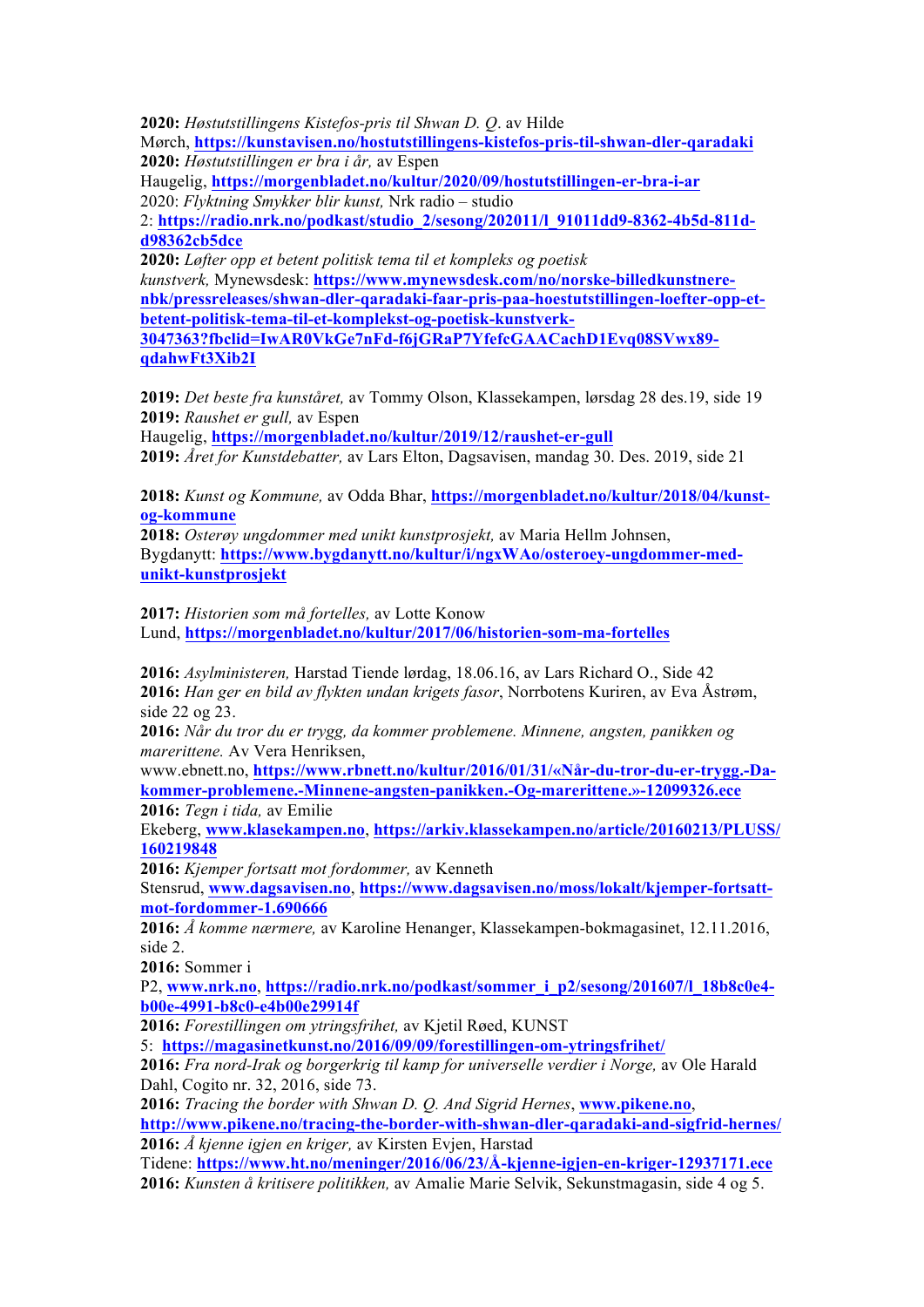**2015:** *Kulturrådets Nykommerpris til Shwan D. Q.* Av Claudio Castello **https://www.utrop.no/nyheter/kultur/29571/ 2015:** *Piggtrådminner,* av Oda Bhar, Morgenbladet, nr. 23, 28.08.2015, side 38. **2015:** *Intervju med kunstneren Shwan Dler Qaradaki,* **www.sekunst.no**, **https://sekunst.no/Intervjuer/intervju-Shwan-Dler-Qaradaki**

**2014:** Hva bør jeg se av kunst, av Kjetil Røed, Aftenposten, lør.10.mai.14, side 26.

**2013:** Fargelagt Flukt av Mette Karsvik,

Fabelaktigformidling.no, **https://www.fabelaktigformidling.no/artikkel/fargelagt-flukt**

**2012:** *Å forlate landet og familien,* av Anne-Grethe Thoresen, Kunst Pluss 3, side 42 og 43. **2012:** *Først og fremst kunstner,* av Arna Kristine Lund-Johnsen, Billedkunst 1.2012, side 16. **2012:** *Identitetssøken,* av Gunhild Morgmo, KUNST 6, side 54-59.

**2012:** Kunstnerisk Lysløype, Groruddalen.no.. **https://groruddalen.no/kunstnerisklysloype/19.7768**

**2012:** Salte Kyss og gamle sår, UTROP: **https://www.utrop.no/nyheter/nytt/22457/**

**2012:** På god vei, av Gunhild Horgmo, Telemarsksavisa, torsdag 6 sep.12, side 53.

**2012:** Intervju i **www.fineart.no**, **https://www.fineart.no/js\_doc/shwandlerqaradaki**

**2011:** Skien Kommunes Kuntnerstipend til Shwan D. Q., www.kujnstkritikk.no

, **https://kunstkritikk.no/skien-kommunes-kunstnerstipend-til-shwan-dler-qaradaki/**

**2011:** *To gode eksempler,* av Kari Gisholt, Varden, 26. mai 2011 kl. 05:00.

**2011:** *Flerkulturell Kunstprosjekt,* av Anne Lill W. Aas, TA, 16.02.2011

**2011:** *Fotspor i to kulturer,* av Gunhild Horgmo, **www.kunstforum.as** , 03.05. 2011

**2011:** *Fotspor i to kulturer,* av Gunhild Horgmo, Telemark Avisen, 27.04. 2011

**2011:** *Unge viser hvem de er gjennom kunsten,* av Pegah Niku, lokalavisen.no, 24.02.2011

**2011:** Radio Rakkel, om Hanging Garden prosjektet, 02.03.2011

**2011:** Nrk Østefjells, av Sandrina Sandell, 28.03.2011

**2011:** *Kunst av asylpolitikk*, Nrk Østefjells, 19.04.2011, kl. 18:40.

**2011:** *Piggtråd på kjøpesenter,* av Kari Gisholt, Varden, 15.04.2011

**2011:** *Kunstner og politisk flyktning,* Utrop TV av Uzma Rana/ Jessica Allande, 13.04.2011.

**2011:** *Kunstner på vent,* Utrop avis av Uzma Rana, 29. 03. 2011.

**2011:** *Det var hjerteskjærende,* Nrk nett, av Solfrid Leirgul Øverbø, 20.04.2011

**2011:** *Mer salte kyss,* av Kari Gisholt, Varden, 11. 04. 2011

**2011:** *En flyktning tar opp sitt spor,* av Dan Hagen, Telemark avisen, 11. 04. 2011

**2011:** Nrk Østefjells, 09.05.2011, kl. 18:00.

**2010:** Qaradaki, **www.kunstkreditt.no**, 21.04.2010

**2010:** *Tegningen mangfoldige univers,* av Ida Julsen, Fredrikstad blad, 08.05.2010

**2010:** Qaradaki, Shabangi Aso blad, av Karzan Osman (Slemani-Iraq) nr.1228, 19.10.2010

**2010:** *Med kunst som treffer,* av Kari Gisholt, Varden, 10.11.2010

**2010:** *Flukten til friheten,* av Anne Lill W. Aas TA, 12.11.2010

**2010:** *Den norsk identiteten,* av Gunhild Horgmo, Telemark Avisen, tirsdag 16. Des.10, side -52

**2010:** *Poetry batle skal lære elever om samtidskunst,* av Øystein Økter, Nrk, 18.11.2010

**2010:** *Kunstner, Hjelmeland og eksil,* av Kamil mohammes, Rozhi Slemani blad, 02.09.2010

**2010:** *Et brev i posten,* av Sissel M. Rasmussen, LO Aktuelt, nr. 18.2010

**2010:** *Med opphold i Ibsen gården,* av Kari Gisholt, Varden, 25.06.2010

**2010:** *Vil servere pinnekjøtt i pita,* av Anne Lill W. Aas, TA, 24.06.2010

**2010:** *Serverer Salte Kyss,* av Anne Lill W. Aas, TA, 29.10.2010

**2010:** Skal bo i Skien, av Erik Haugen, TA, 03.11.2010

**2010:** *Vil bruke kremerte kvinne i kunsten,* Aftenposten, 25.11.2010